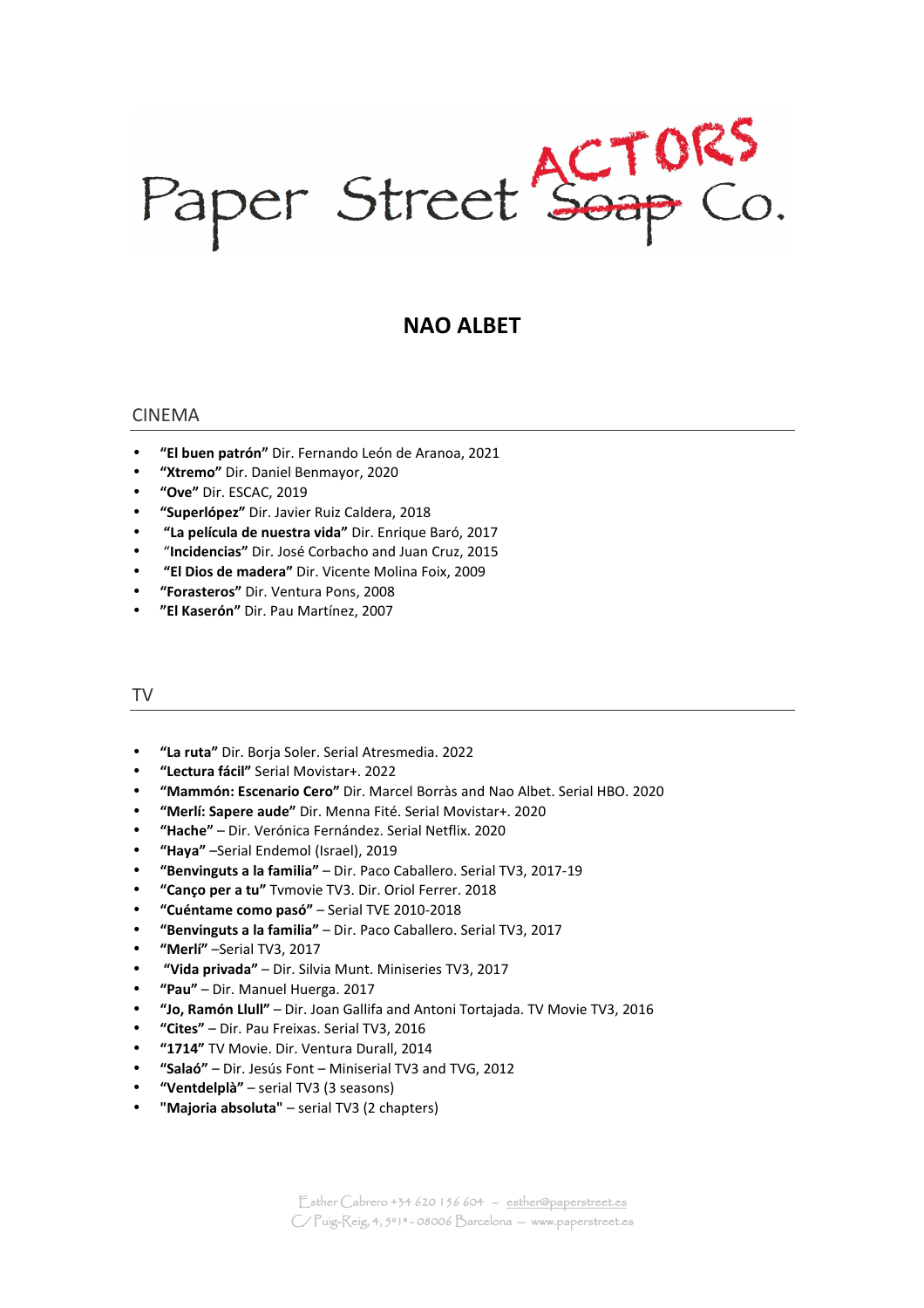#### THEATRE

- **"Billy's violence"** by Jan Lauwers. Teatre Nacional de Catalunya. Festival Grec. 2021
- **"Atraco, paliza y muerte en Agbanäspach"** by Nao Albet and Marcel Borràs. TNC. Centro Dramático Nacional. 2013-21
- "**Esperant Godot**" by Samuel Beckett Dir. Utzet. Sala Beckett. 2020
- "**La Gavina**" by Txékhov. Dir. Alex Rigola. La Villarroel. 2020
- "**Mammon**" by Nao Albet and Marcel Borràs Dirs. Nao Albet and Marcel Borràs, Teatre Lliure. Teatros del Canal. 2015-20
- "**Skaters**" by Nao Albet and Marcel Borràs Dirs. Nao Albet and Marcel Borràs, Teatro Español. 2019
- "**False stuff**" by Nao Albet and Marcel Borràs Dirs. Nao Albet and Marcel Borràs, 2018
- • **"Ivanov"** by Anton Chejov. Dir. Àlex Rigola. Teatre Lliure. 2017
- **"Words and Music"** by Samuel Beckett. Dir. Nao Albet. Auditori. 2017
- **"El coratge de matar"** by Lars Norén. Dir. Magda Cullo. TNC. 2016
- **"El público"** by Federico García Lorca. Dir. Àlex Rigola. Teatro la Abadia and Teatro Nacional de Catalunya. 2015-2016
- **"Incerta Glòria"** de Joan Sales. Dir. Àlex Rigola. Teatre Nacional de Catalunya. 2015
- **"Safari Pitarra"** Dir. Jordi Oriol. TNC. 2014
- • **"Consejos de un discípulo de Morrrison a un fanático de Joyce"** by Roberto Bolaño Ávalos and Antoni García Porta. Dir. Fèlix Pons. Teatro Tantarantana. 2014
- **"Atraco, paliza y muerte en Agbanäspach"** by Nao Albet and Marcel Borràs. TNC. 2013
- **"Ball de titelles"** by Ramon Vinyes. Dir. Ramón Simó. TNC. 2012-2013
- **"La monja enterrada en vida"** by Marcel Borràs and Nao Albet. 2012
- **"L'habitació blava"** by David Hare. Dir. David Selvas. Teatre Romea. 2012
- **"Baixos fons"** by Maxim Gorki. Script: Albert Tola and Carme Portaceli. 2012
- **"Julieta y Romeo"** by William Shakespeare. Dir. Marc Martínez. 2011
- **"HAMLE.T. 3"** by Nao Albet and Marcel Borràs. Dirs. Nao Albet and Marcel Borràs, 2011
- **"Conte d'hivern"** by W. Shakespeare. Dir. Carme Portaceli. Romea Theatre. 2011
- **"Dictadura-Transició-Democràcia"** Dir. X. Albertí, Ll. Cunillé, R. Bernat, J. Casanovas, N. Albet, M. Borràs. Lliure Theatre. 2010
- **"Guns, Childs and Videogames"** by Nao Albet and Marcel Borràs. Dirs. Nao Albet and Marcel Borràs, 2009
- **"Els nois d'història"** by Allan Benett. Dir. Josep Mª Pou, 2008
- **"Tirant lo Blanc"** by Joanot Martorell. Dir. Calixto Bieito, 2007
- **"Straithen con Freigthen"** by Nao Albet and Marcel Borràs. Dir. Nao Albet, 2007
- **"Temps real"** by Magda Puyo. Dir. Albert Mestres, 2007
- **"Tot és perfecte"** by Ignasi Duarte. Dir. Roger Bernat, 2005
- **"Santa Joana dels escorxadors"** by Bertold Brecht. Dir. Alex Rigola, 2004
- **"Compré una pala en Ikea para cavar mi tumba"** by R. García. Dir. Rodrigo García, 2003
- **"Juli Cèsar"** by W. Shakespeare. Dir. Alex Rigola, 2002
- **"The Full Monty"** by T. McNally and D. Yazbek. Dir. Mario Gas, 2001

#### **OTHERS**

- Short "*Amor a primera vista Mediterráneament 2021*" Dir. Ian Pons Jewell. 2021
- Writer, director and actor of the play "*Mammon"*, Teatre Lliure, 2015-20
- Writer, director and actor of the play "*False stuff"*, Teatre Lliure, 2018
- Writer, director and actor of the play "*Esqueiters"*, Temporada Alta de Girona, 2014-17